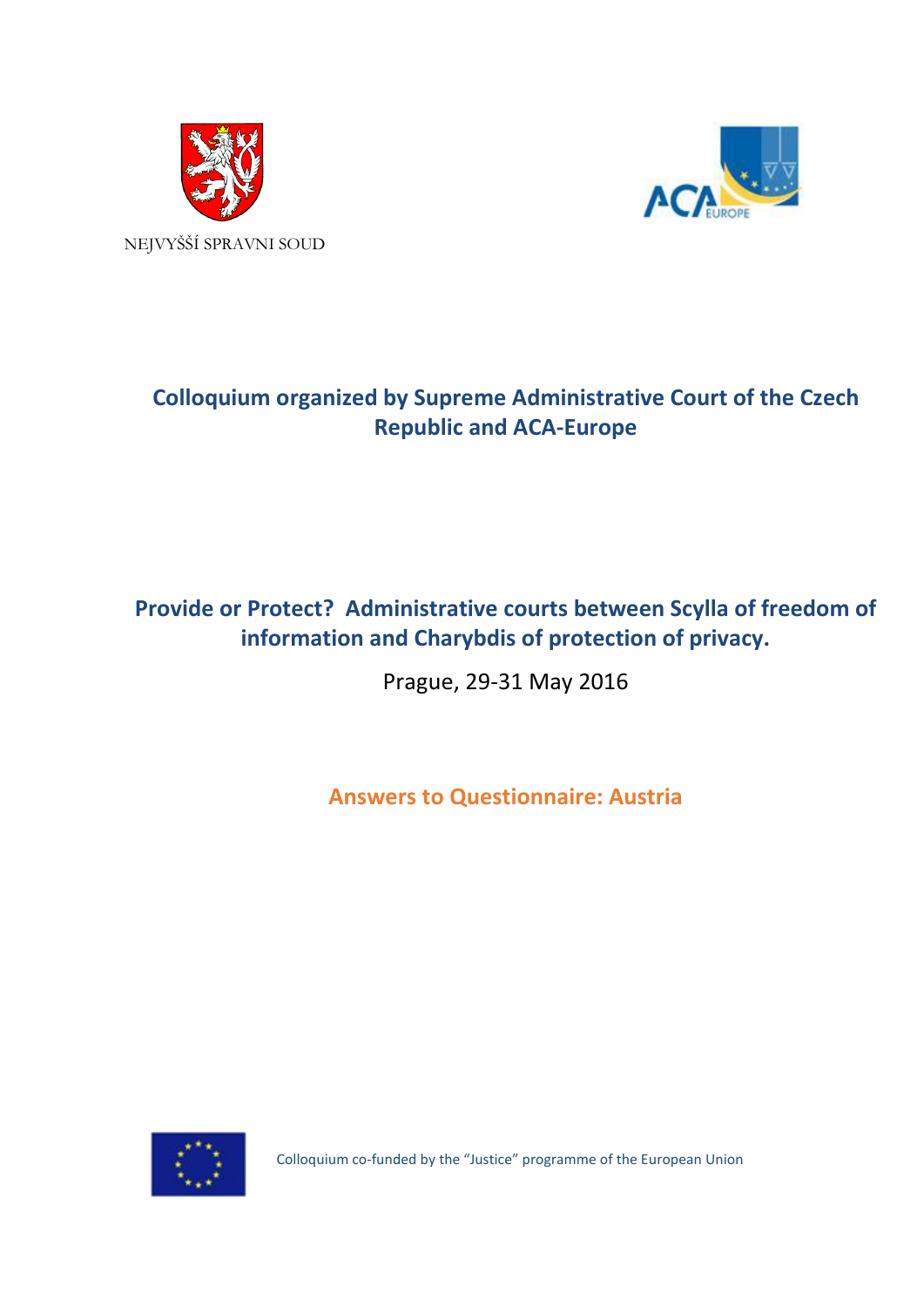## Provide or Protect? Administrative courts between Scylla of freedom of information and Charybdis of protection of privacy

(questionnaire)

#### **Part I**

**1. Is the central administrative supervision over providing information and protection of personal data carried out by one administrative authority or are there specialized authorities for each of these fields or is there an absence of such an authority in any of these areas? Does the chosen model cause any application problems?**

In Austria, the central administrative supervision over providing information and protection of personal data is not carried out by one administrative authority.

As to providing information, according to Art 20 Para 4 of the Federal Constitutional Law (below: B-VG) all executive officers entrusted with Federation, provinces and municipal administrative duties as well as the executive officers of other public law corporate bodies shall impart information about matters pertaining to their sphere of competence insofar as this does not conflict with a legal obligation to maintain confidentiality.

Hence, there is no single authority established especially for granting information in Austria, but any institution has to comply with the obligation to provide information within its scope of activities.

If the information is not granted, the applicant can request a ruling on the matter. Against such a ruling a complaint can be lodged with the competent administrative court (of the Federation or of the Provinces, depending on what kind of authority has issued the contested ruling).

Against such a court decision a final complaint can be lodged with the Austrian Supreme Administrative Court (below: SAC) and the Austrian Constitutional Court.

Concerning the protection of personal data a specialised authority, namely the Data Protection Authority, has been established, deciding on complaints of persons, who allege to have been infringed in their right to be informed (as to who processes what data concerning him/her), their right to secrecy, their right to correction (of incorrect data) or to deletion (of illegally processed data) pursuant to the Federal Act concerning the Protection of Personal Data (below: DSG). The Data Protection Authority is an administrative authority, but its head is independent and not bound by instructions in the exercise of its office. The Data Protection Authority is competent only for data protection as far as authorities are concerned that act in the execution of laws (public sector), with the exception of acts of legislation and the jurisdiction of the Courts of Justice.

If the complaint is found to be justified, an infringement is to be stated; otherwise the complaint is to be rejected. The Data Protection Authority decides by ruling, against which - in this respect the situation is comparable to the situation regarding free access to information - a complaint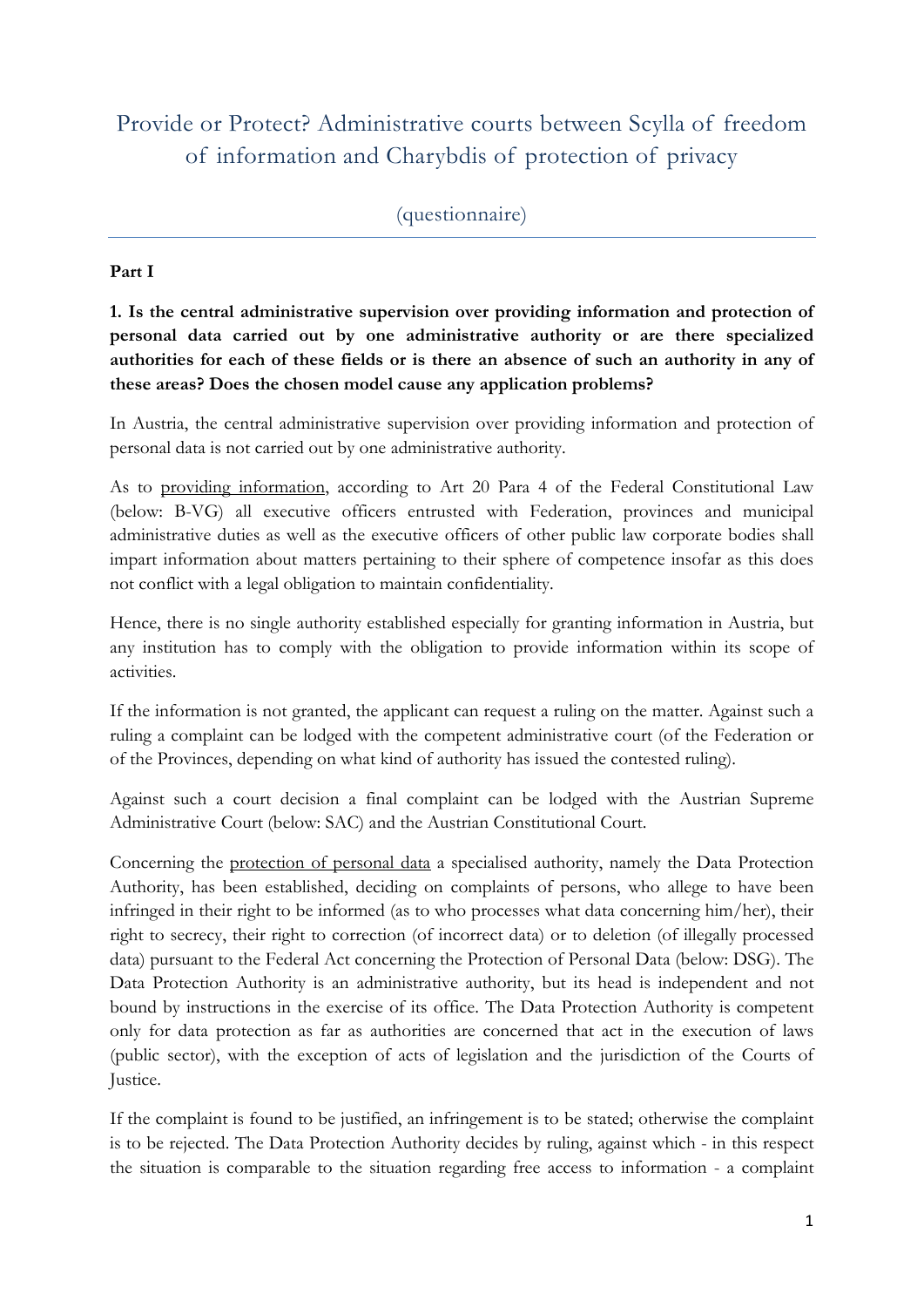with the federal administrative court and - subsequently - a final complaint with the SAC and the Constitutional Court can be lodged.

The competence to impose administrative penalties rests with the (regular) district administrative authorities.

To ensure the right to data protection (except the right to information) against organisations, that are established according to private law and that do not act in execution of laws (so called private sector), a civil court action has to be taken.

In addition to the Data Protection Authority there is also the Data Protection Council, which advises the federal government and the provincial governments in political matters of data protection.

## **2. What types of information are excluded from providing? Is there one regime regarding all exclusions or is there any differentiation – e.g. absolute exclusion and relative exclusion?**

As a preliminary remark, based on Art 20 Para 4 B-VG, Duty to Grant Information Acts on a federal level as well as on provincial level have been issued. The Duty to Grant Information Acts of the Provinces comply with the (Federal) Duty to Grant Information Act (below: APG).

a) According to Art 20 Para 4 B-VG and § 1 Para 1 APG, executive bodies shall impart **information about matters pertaining to their sphere of competence**. Hence, the duty to provide information covers administrative duties regardless of whether these are matters of sovereign or non-sovereign administration.

b) Art 20 Para 4 B-VG and § 1 Para 1 APG oblige executive bodies to provide information insofar as this does not conflict with a legal obligation to maintain confidentiality. The main case concerning the legal obligation to maintain confidentiality is the **official confidentiality**. Art 20 Para 3 B-VG states that all executive officers entrusted with federal, provinces and municipal administrative duties as well as the executive officers of other public law corporate bodies are, save as otherwise provided by law, pledged to confidentiality about all facts of which they have obtained knowledge exclusively from their official activity and which have to be kept confidential in the interest of the maintenance of public peace, order and security, of comprehensive national defence, of external relations, in the interest of a public law corporate body, for the preparation of a ruling or in the preponderant interest of the parties involved.

Another case of the legal obligation to maintain confidentiality constitutes the **fundamental right to data protection** according to § 1 Para 1 and 2 DSG. According to this right, everybody shall have the right to secrecy for the personal data concerning him, especially with regard to his private and family life, insofar as he has an interest deserving such protection. Such an interest is precluded when data cannot be subject to the right to secrecy due to their general availability or because they cannot be traced back to the data subject.

Examples for legal obligations to maintain confidentiality based on ordinary laws are the duty to confidential treatment of application documents (§ 14 Law concerning positions in the public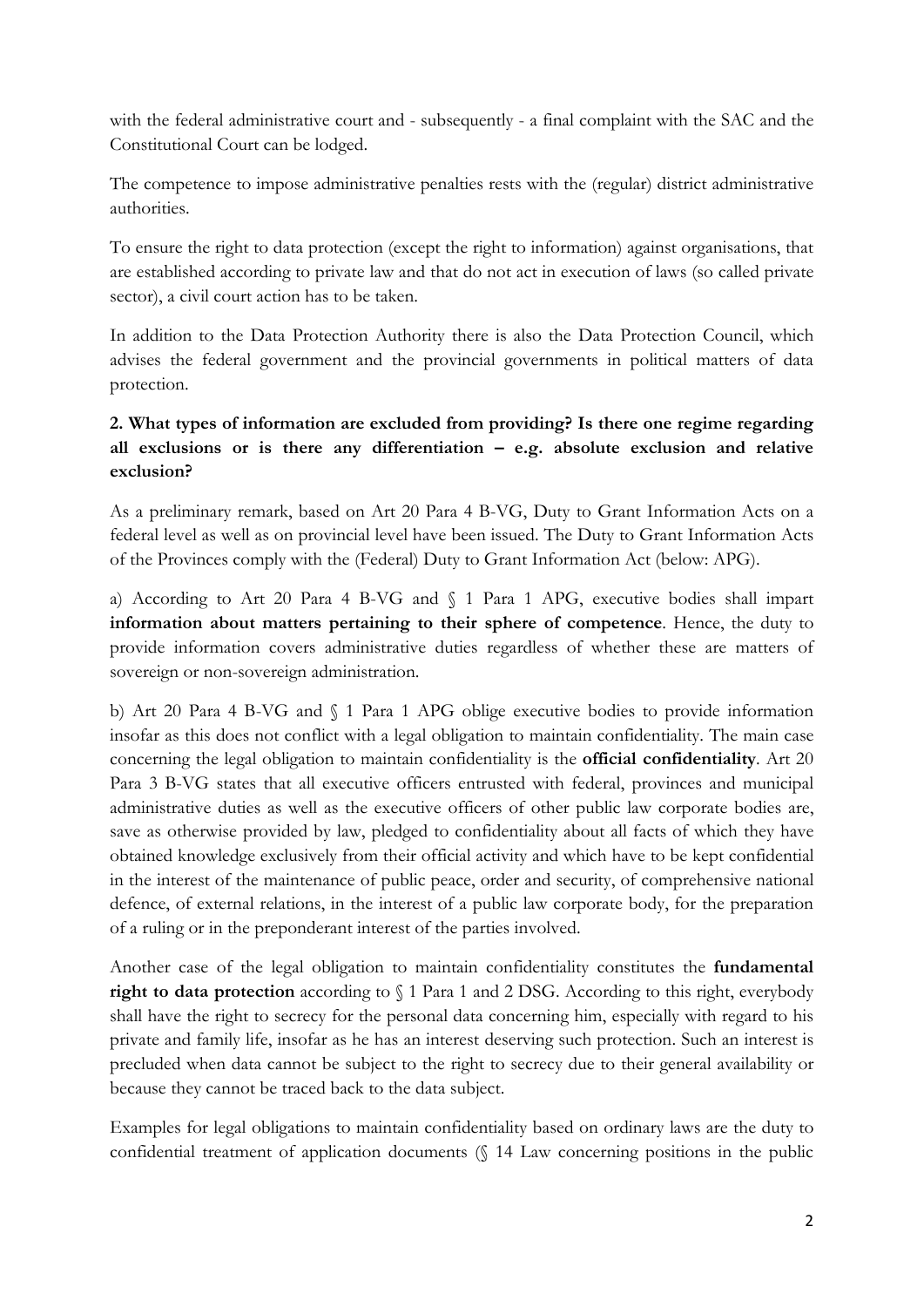sector), the obligation of secrecy in tax matters (§ 48a of the Federal Fiscal Code) or the consultation and voting secrecy pursuant to § 124 Para 4 of the Law of the Civil Servants.

c) According to § 1 Para 2 APG, information shall be given only or to an extent which does **not substantially impair compliance with the other duties of the administration**. The following elements can be deducted from the jurisprudence of the SAC: no duty to acquire information, which is unknown to the administrative unit; no duty to extensive preparation and to prepare expert opinions or to acquire information that is available in another way; a general subordination of the provision of information to other duties of the administration.

d) Pursuant to § 1 Para 2 APG, information shall not be given if it is obviously requested in a **frivolous way**. The existence of such obvious frivolity must be reasoned by the authority in the decision denying information.

e) According to Art 20 Para 4 B-VG, an onus on professional associations to supply information extends only to members of their respective organisations and this inasmuch as fulfilment of their statutory functions is not impeded.

## **3. Are there any types of subjects governed by private law that have duty to provide information? If the answer is affirmative, what kind of subjects and what kind of information?**

Various relevant laws foresee the obligation of subjects governed by private law to provide information. For example:

a) According to § 26 Para 1 DSG, a controller shall provide any person or group of persons with information about the data being processed about the person or the group of persons who so request in writing and prove his/her identity in an appropriate manner. Subject to the agreement of the controller, the request for information can be made orally. The information shall contain the processed data, the information about their origin, the recipients or categories of recipients of transmissions, the purpose of the use of data as well as its legal basis in intelligible form. Upon request of a data subject, the names and addresses of processors shall be disclosed in case they are charged with processing data relating to him. If not data of the person requesting information exist it is sufficient to disclose this fact (negative information). With the consent of the person requesting information, the information may be provided orally alongside with the possibility to inspect and make duplicates or photocopies instead of being provided in writing.

Regarding videosurveillance, the person requesting information, after having indicated the timeframe during which he/she might have been captured by the surveillance and after having indicated the location as precisely as possible and after having proven his/her identity in adequate manner, is to be granted information on the data processed on his/her person, by sending of a copy on the data processed to his/her person in a common technical format. Alternately, the person requesting information may request inspection on a reading device of the controller and is also entitled to be handed over a copy in such case. The other elements of the information (available data on the origin, recipient or circles of recipients of data transmitted, purpose, legal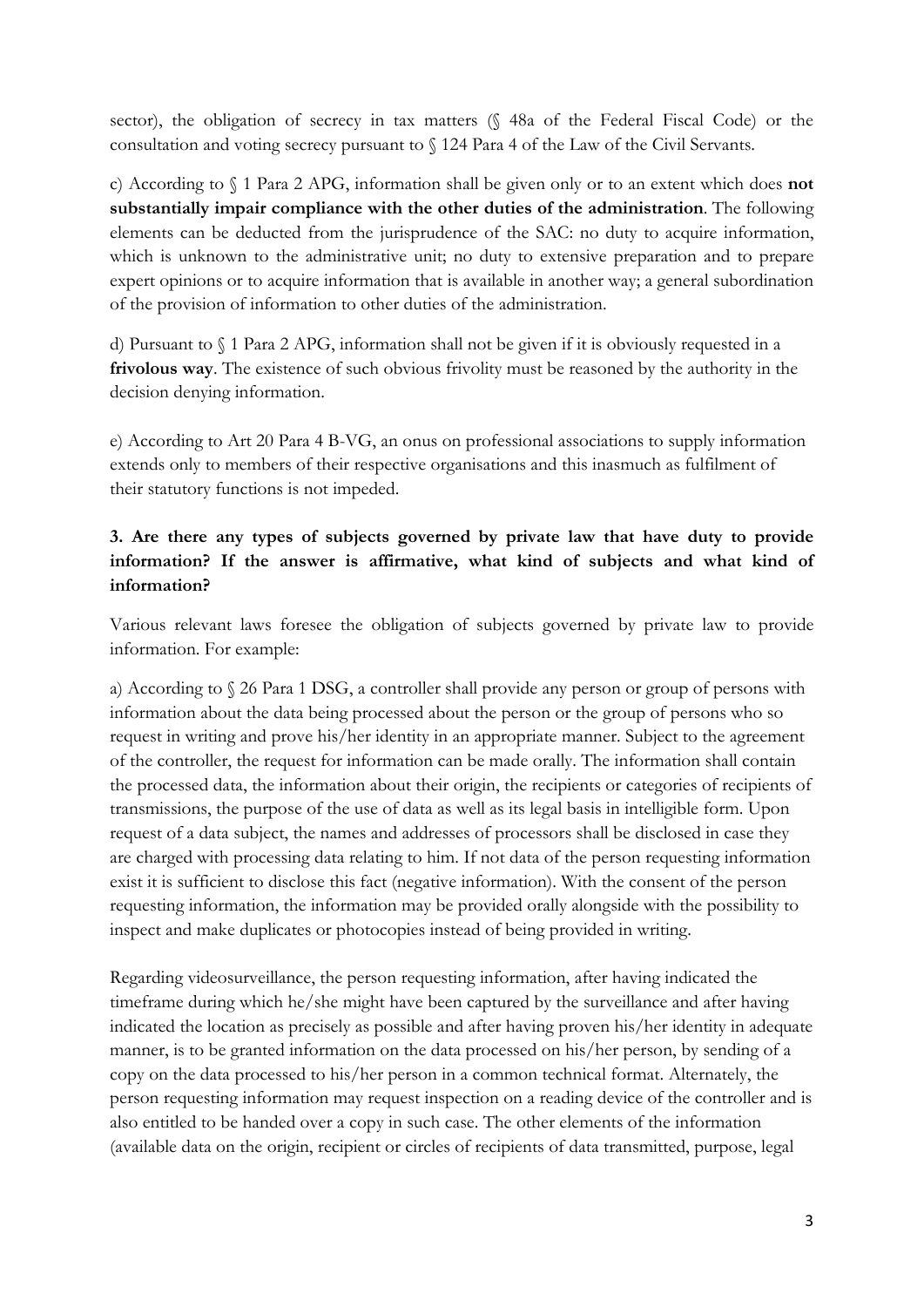basis and eventually service providers) are to be given in writing also in case of surveillance, unless the person requesting information agrees to oral information (§ 50e Para 1 DSG).

b) According to § 3 Para 1 Environmental Information Law (below: UIG), authorities which are required to provide information are - insofar as the environmental information concerns matters, which are in respect of legislation the business of the Federation - inter alia natural or legal persons under private law, that fulfil in connection with the environment public duties and public services under the control of (i) authorities, (ii) organs of regional authorities, insofar as they fulfil duties of the private-sector administration activities of the Federation, (iii) legal persons under public law, insofar as they fulfil duties of the public administration - conferred by statute including various duties, activities or services in connection with the environment.

Pursuant to § 4 Para 1 UIG, the right to free access to environmental information, that exist with the authorities which are required to provide information or are held ready for them, is granted to every natural or legal person without the proof of legal claim or of legal interest in accordance with the UIG.  $\oint$  4 Para 2 UIG states that free access includes information on (i) the state of the elements of the environment, such as water, air and atmosphere, soil, biodiversity and their elements involving genetically modified organisms and natural habitats, as well as the interactions between these elements; (ii) noise pollution or pollution by waves including those created by radioactive waste; (iii) emissions into the environment in aggregated or statistically presented form; (iv) violations of emission threshold values; (v) the consumption of natural resources such as water, air and soil in aggregated or statistically presented form.

c) According to § 90 of the Telecommunications Act (below: TKG 2003) operators of communications networks or services as well as holders of rights of use for frequencies or communications parameters shall be obliged to provide, upon written request, to the Federal Minister of Transport, Innovation and Technology and the regulatory authority the information that is required for the execution of this Act and the relevant international regulations, for example information in procedures for the licensing of frequencies or communications parameters.

Providers of communications services shall be obliged to provide information to administrative authorities, at their written and substantiated request, on master data of subscribers who are suspected of having committed an administrative offence by an act using a public telecommunications network to the extent that such provision is possible without processing traffic data (§ 90 Para 6 TKG 2003).

At the written request of the competent courts, public prosecutor's offices or the police responsible for criminal investigations, providers of communications services are obliged to provide those authorities with information on master data on subscribers for the investigation and prosecution of actual suspicions of a criminal offence. This shall apply according to requests from law enforcement authorities. In urgent cases, such requests may be conveyed orally on a preliminary basis (§ 90 Para 7 TKG 2003).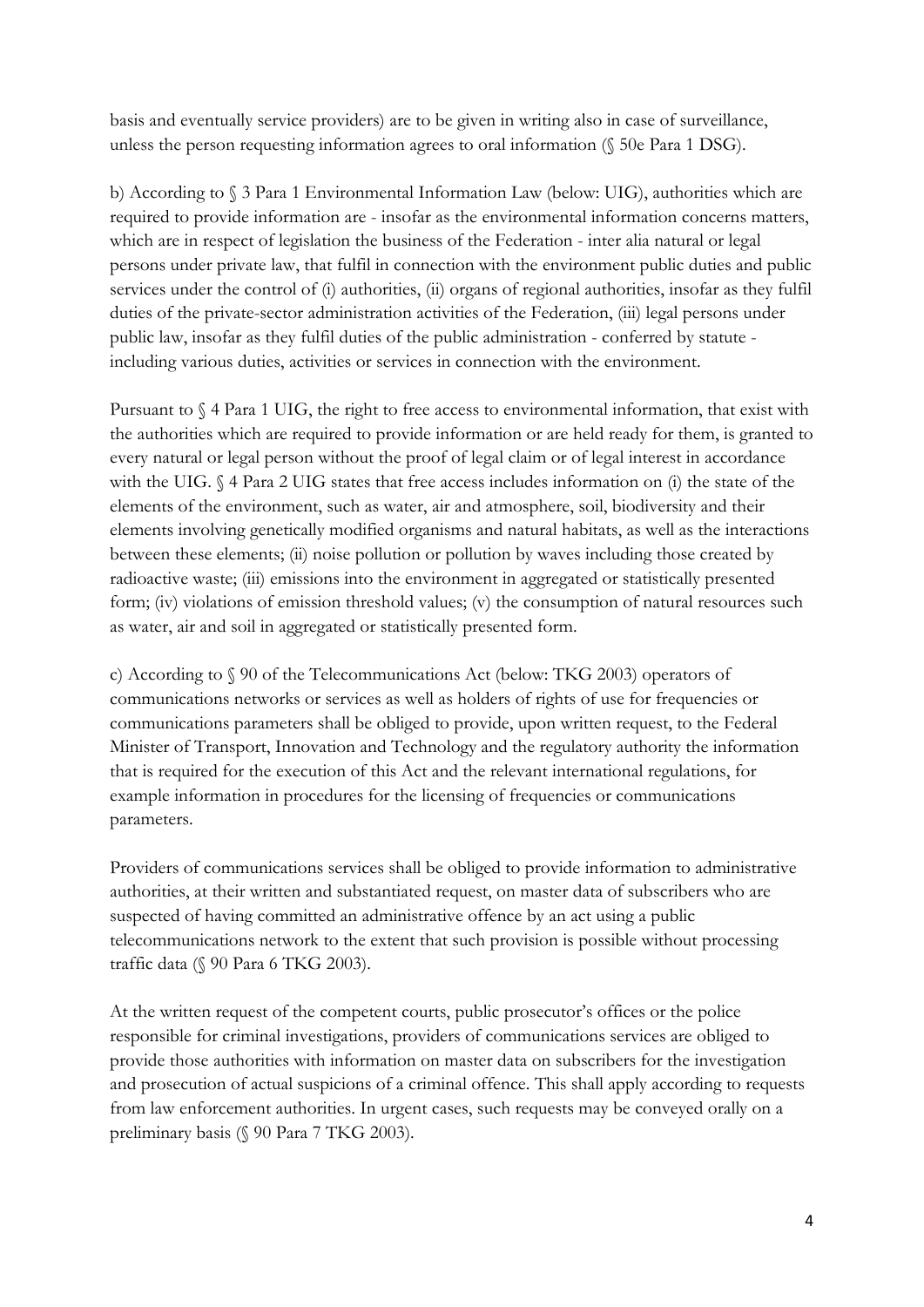Operators of communications networks or services shall provide information to operators of emergency services, at their request, on master data as well as on location data under certain conditions (§ 98 Para 1 TKG 2003).

## **4. Are the salaries of the employees of the public sector subject to the right to free access to information as well? Does this cause any application problems regarding the personal data protection?**

As a preliminary remark, salaries of civil servants and contractual employees of the Federation are regulated by law, namely the Law on Salaries (Gehaltsgesetz), the Law on Contractual Employees (Vertragsbedienstetengesetz) as well as the Judges' and Prosecutors' Service Law (Richter- und Staatsanwaltschaftsdienstgesetz). (See therefore question 9.1.: All applicable laws can be accessed via [www.ris.bka.gv.at\)](http://www.ris.bka.gv.at/).

However, the information on how much a specific civil servant earns is subject to data protection.

#### **5. Is the trade secret excluded from the free access to information?**

Generally, according to the jurisprudence of the SAC, the authority, which is asked to provide information, is obliged to assess whether an obligation to maintain confidentiality opposes the information request; hence, the authority must take into account the interests of the parties, including the trade secret. However, according to § 90 Para 1 TKG 2003, concerning operators of communications networks or services as well as holders of rights of use for frequencies or communications parameters, the refusal to provide information with reference to contractually agreed company and trade secrets shall not be permissible.

### **6. Are documents that are subject of intellectual property excluded from the free access to information?**

a) According to § 7 Para 1 Copyright Act (below: UrhG), laws, regulations, official bulletins, announcements and decisions as well as official works predominantly created for official use do not enjoy copyright protection.

b) If a work is not (yet) in the public domain, it is excluded from the free access to information.

### **7. Does the right to free access to information cover as well the parts of an administrative file that contain data related to individuals or are these data protected? In which areas of public administration does this cause problems?**

a) As a preliminary remark, pursuant to case law of the SAC (see No. 2011/03/0093), the duty to provide information pursuant to Art 20 Para 4 B-VG (and § 1 Para 1 APG) does not include the duty to grant the inspection of files but to grant information on parts of the file. This information must not be as detailed as an inspection of files would be.

b) Generally, pursuant to § 17 Para 1 General Administrative Procedure Act 1991 (below: AVG), the parties can inspect the files concerning their case at the authority and make or have made copies or printouts of the files or parts of the files. To the extent the authority processes the files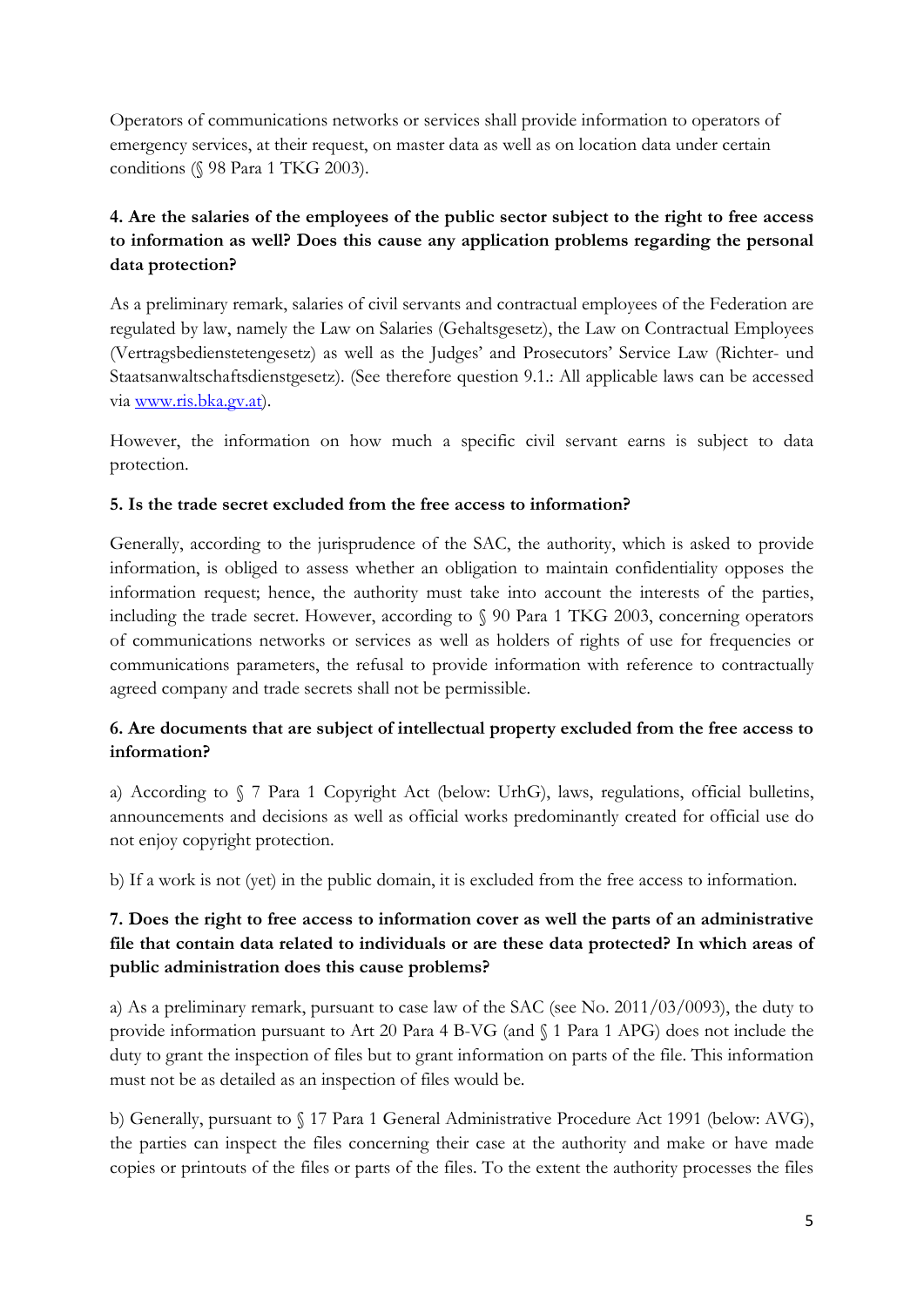in the case electronically the parties may be granted inspection of the files in any technically feasible form upon request. Excluded from the right to inspection are parts of files whose disclosure would result in damage to justified interests of either party or third parties or jeopardize the work of the authority or impair the objective of the proceeding (§ 17 Para 3 AVG).

Referring to the judgment of the Court of the European Union from 14. February 2008, C-450/06, Varec SA, the SAC states that § 23 of the Federal Procurement Act obliges all parties to the proceedings to maintain secrecy over information worth protecting. According to the SAC, this does not create a basis to deny a bidder access to information relevant for the proceeding, on which the authority backs its decision fundamentally. The benchmark for the exception of the inspection of files is § 17 Para 3 (see No. 2009/04/0187).

**8. Are data related to criminal proceedings or administrative delict proceedings or any data of quasi-criminal nature (typically files of secret police departments from the times of anti-democratic past) excluded from the right to free access to information?**

The general provisions are applicable.

#### **Part II**

**9. Public availability of decisions**

**9.1 Are there any sorts of decisions in your jurisdiction that are not published at all (e.g. decisions with classified status or other decisions with restricted access)? If so, please describe typical cases and give indicative statistic that can illustrate the frequency and relevance of such cases.** 

In general, all decisions of the SAC are published online and can be accessed on: [www.ris.bka.gv.at.](http://www.ris.bka.gv.at/) All decisions are previously anonymised. The only decisions, which are not published are decisions which contain no further content than the general form.

## **9.2 If a third person (not a party of respective case) wants to obtain your decision, what is the procedure? On-line availability of decisions is to be discussed below, so kindly describe here only other options (e.g. whether it is possible to ask for a decision by snailmail, whether any fee apply etc.)**

Any person can obtain a decision of the SAC online, see above 9.1.

Anyone can also come in person to the service centre of the SAC and request a copy of a decision. The cost amounts to 0,50 EURO per page.

**9.3 Is there any official collection of selected decisions of you instance (apart on-line publication of decisions – see below)? If so, please describe in detail the procedure of its issue. In particular, please focus on the selection process of decisions that are to be published, the frequency of publication and the form of publication. Indicate, whether the collection is published directly by your instance, by some other public body or by an independent publisher. If the collection is published by an independent publisher, please describe the form of cooperation (i.e. whether the publisher has exclusive rights to publish the collection, whether the publisher does any editing of published decisions**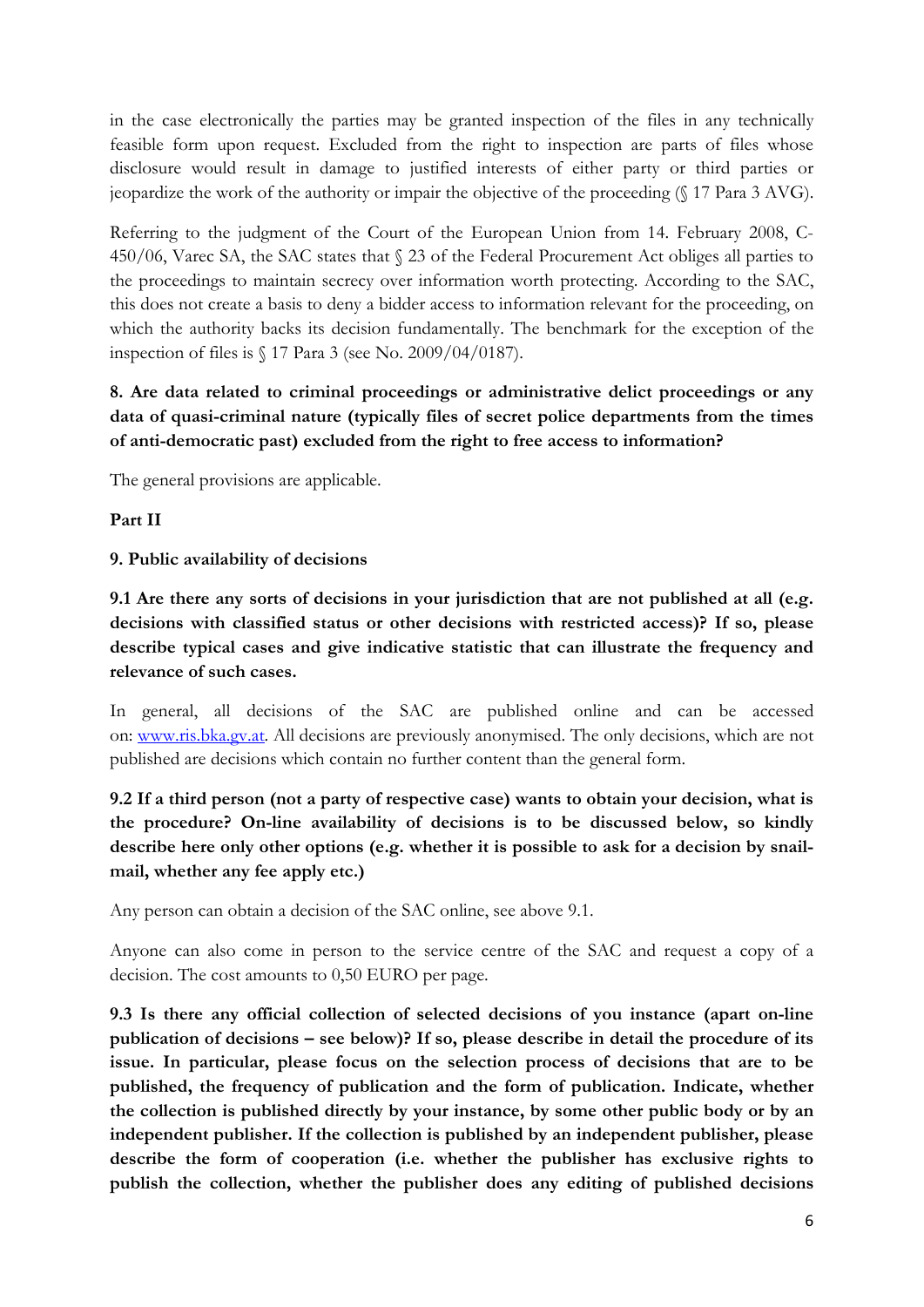#### **etc.) Are decisions that are chosen for the publication regarded more relevant by your instance or by general public?**

Yes, there are two official collections of selected decisions, which would be namely the official collection regarding general administrative law and the official collection regarding financial law. The editors of these two official collections are judges at the SAC (see Art 7 of the internal regulation of the SAC). The judges select the decisions upon their discretion. Decisions published in these collections are usually novel and of general importance.

The collection is published once a year by an independent publisher, Verlag Österreich.

#### **10. Editing and anonymization of decisions**

**10.1 Do you anonymize published decisions? If so, please describe in detail the procedure. In particular, please describe who is in charge of anonymization, whether there are any particular statutory or other rules governing anonymization (apart general privacy/data protection rules) and what data are anonymized.**

All published decisions of the SAC are anonymised according to § 43 of the SAC Act and the internal regulation of the SAC.<sup>[1](#page-7-0)</sup>

After the session of a chamber the clerk anonymises all decisions. Names, birthdates, addresses of the parties have to be removed leaving only the initials of the name or XYZ and an initial for the place of residence. Names of expert witnesses are reduced to their initials as are names of associations.

The name and address of the lawyer representing a party is not anonymised.

An exception of this rule concerns decisions, where the Austrian public broadcasting (ORF (Österreichischer Rundfunk) is concerned. This party is not anonymised.

### **10.2 If anonymization practice changes, does it affect already published decisions (i.e. are past decisions subsequently anonymized/de-anonymized with every change of anonymization rules)?**

Once a decision has been anonymised it remains this way, no changes are done ex post.

**10.3 Describe any subsequent problematic issues that you noted in your jurisdiction regarding the anonymization (e.g. different practices of different supreme instances, strong public debates, impact of de-anonymization of decisions by media etc.)**

No problematic issues have arisen so far.

**10.4 Do you edit published decisions? If so, please describe in detail the procedure. In particular, please describe who is in charge of editing, what information is added/removed in the process of editing (incl. metadata).**

<span id="page-7-0"></span><sup>&</sup>lt;sup>1</sup> see also the judgment of the ECtHR, Österreichische Vereinigung zur Erhaltung, Stärkung und Schaffung eines wirtschaftlich gesunden Land- und Forstwirtschaftlichen Grundbesitzes v. Austria, Application no. 39534/07 of 28 November 2013.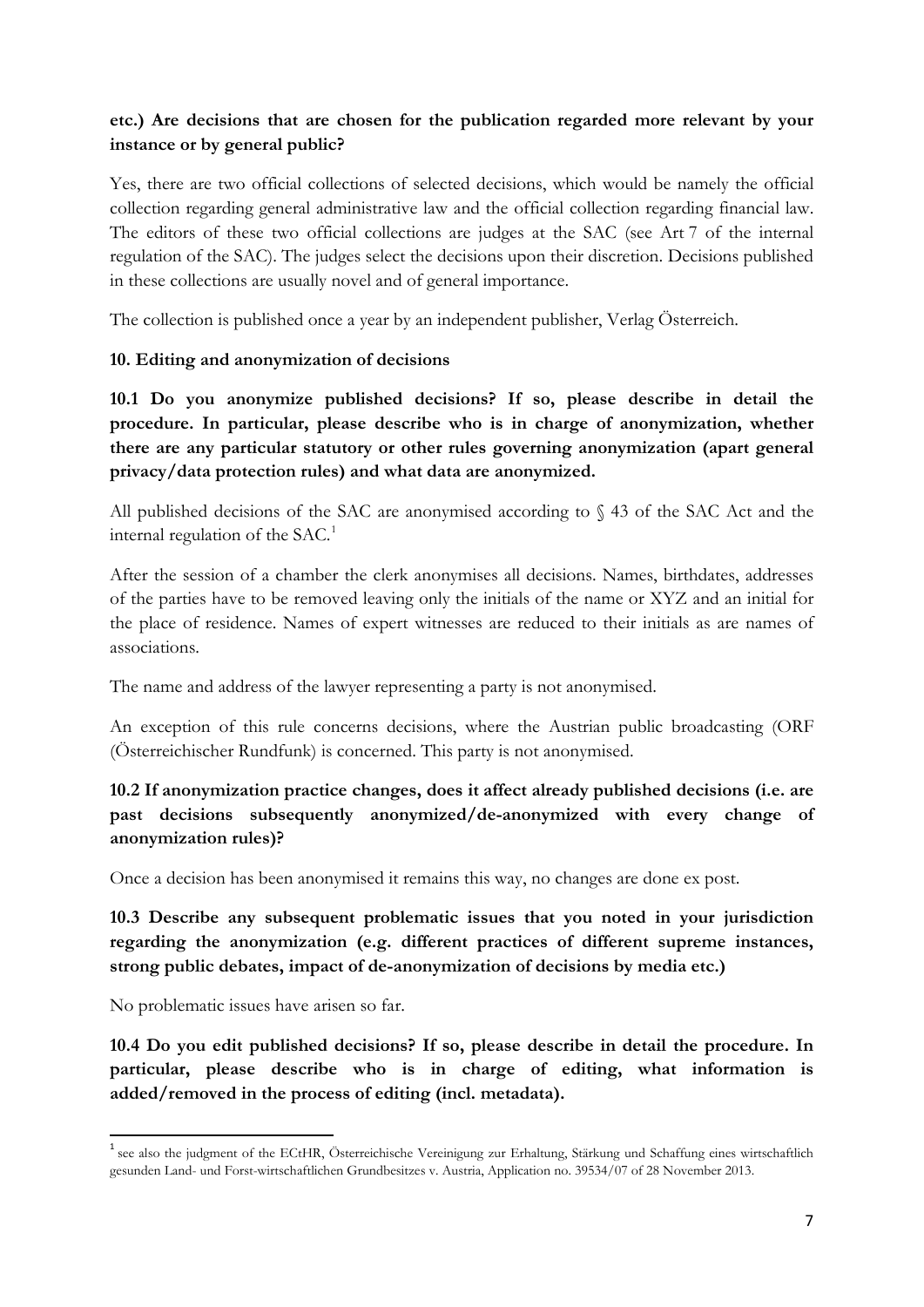No.

**10.5 Has the development of the right to be forgotten affected in any way the anonymization or publication of your decisions? If not, is it a topic that is being considered in your jurisdiction with regards to the publication of court decisions?**

No.

**11. On-line publication of decisions**

**11.1 Are decisions of your instance available on-line? If so, please indicate whether on-line all or only selected decisions are published on-line (if only selected decisions are published, please describe the procedure of their selection).**

See question 9.1 above

**11.2 Describe the form of on-line publication of you decisions. In particular, indicate whether your decisions are published through your own website or whether it is done through some different on-line service (e.g. through a common platform operated by a ministry of justice, by a judicial council etc.) Kindly add also sample screenshot(s) or link(s).**

Press releases containing summaries of important decisions for media and general use, as well as the full text can be found on the website of the SAC:<https://www.vwgh.gv.at/news/index.html>

All decisions are published on the official website of the legal information system of the Republic of Austria:<https://www.ris.bka.gv.at/Vwgh/>

The Legal Information System of the Republic of Austria (RIS) is a computer-assisted information system on Austrian law, which is coordinated and operated by the Austrian Federal Chancellery. The RIS was launched in 1983, the essential features of the system were designed then. After federal legislation had been incorporated, court decisions were included as well. Since June 1997 the RIS, which previously had been accessible only to the public administration, has been available on the Internet free of charge to all public.

**11.3 What are available file formats in which your decisions are available on-line? Apart enumerating particular file formats, kindly indicate whether your instance systematically sticks to any commonly accepted open data policy. Also, please indicate whether your instance publishes on-line only individual decisions or whether whole datasets are available to the public for further re-use. If datasets are available for further re-use but not publically, please describe to whom and under what conditions such datasets are made available.**

Decisions are available in the following formats: html, pdf or as rtf document on the official website of the legal information system [\(https://www.ris.bka.gv.at/Vwgh/\)](https://www.ris.bka.gv.at/Vwgh/).

On the website of the SAC selected decisions (see question 11.2) are available as pdf documents.

#### **12. Public availability of other documents**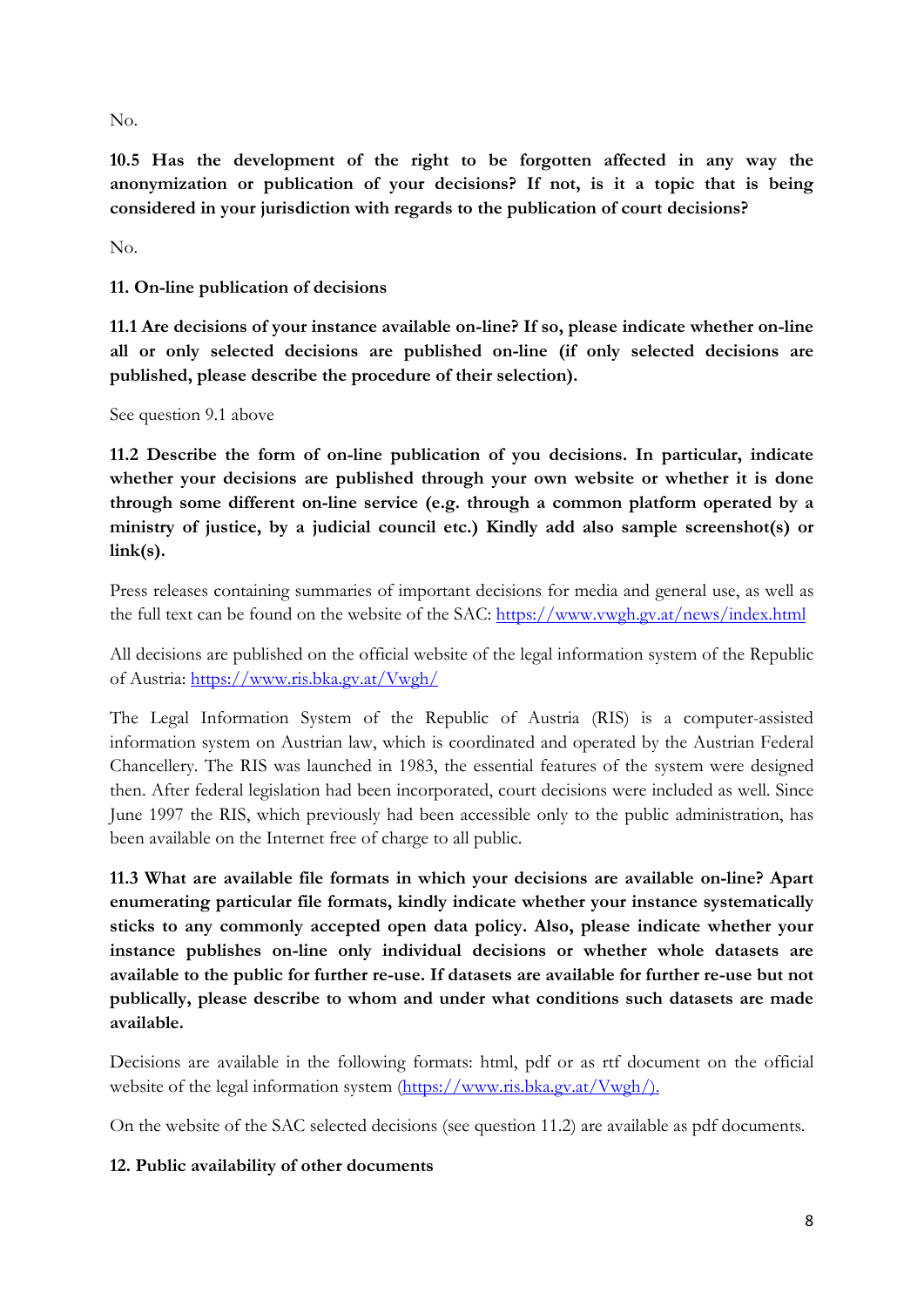**12.1 Are there published on-line personal information about members of your instance? In particular, please describe whether there are CVs available, in which length and form (e.g. on a court website) and eventually what information is regularly published (e.g. education, memberships, political beliefs, marital status etc.) Also, please indicate whether the publication of information about members of your instance is compulsory, whether the members of your instance are free to decide about the structure and content of such information and whether you noted any issues in that regards (e.g. there was a big debate in the Czech Republic over the publication of past membership of the judges in the communist party). Please add a sample link or a screenshot of how such personal information about a member of your instance looks like.**

No CVs of judges are published on the website of the SAC. Their names can be found on the official website of the SAC. The CV of the president of the SAC and of the Vice-President are available on the website

(see: [https://www.vwgh.gv.at/gerichtshof/richterinnen\\_und\\_richter.html\)](https://www.vwgh.gv.at/gerichtshof/richterinnen_und_richter.html)

Decisions on the appointment of a new judge or the appointment of a new president of a chamber are published on the official website of the SAC. See for example here: [https://www.vwgh.gv.at/medien/ernennung\\_senatspraesident.html](https://www.vwgh.gv.at/medien/ernennung_senatspraesident.html)

**12.2 Which case-related documents other than decisions of your instance are published on-line (e.g. dissenting opinions, advocate general submissions, submissions of parties, records of chamber deliberations etc.)? Please, describe how these documents are published, i.e. where and in which format (e.g. on a website through a search form, in open data formats, etc.). If your instance publishes these documents in open formats, kindly provide a sample link to a particular dataset.**

No other case related documents are published.

**12.3 Are the members of your instance allowed to publically comment or annotate on their own decisions or other decisions of your instance? If so, please describe common forms in which this is done (e.g. in law journal articles, in public debates on case-law organized by the respective instance etc.)**

There is no general rule allowing judges to publically comment or not on their own decisions, usually judges do not comment or annotate publically on their own decisions.

#### **Part III**

### **13. What trends, threats and challenges do you foresee to come in the field of freedom of information and protection of privacy during the next decade? What should be the role of supreme administrative jurisdictions in facing these trends, threats and challenges?**

[This kind of question seems to be too broad for answering it with concrete data. Therefore our aim is not to pursue you to fill it with some concrete and clear statement but what we intend is to know your opinion on what trends could or will influence this scope of decision-making of your jurisdiction. Your answer will serve as the basics for further discussion during the third part of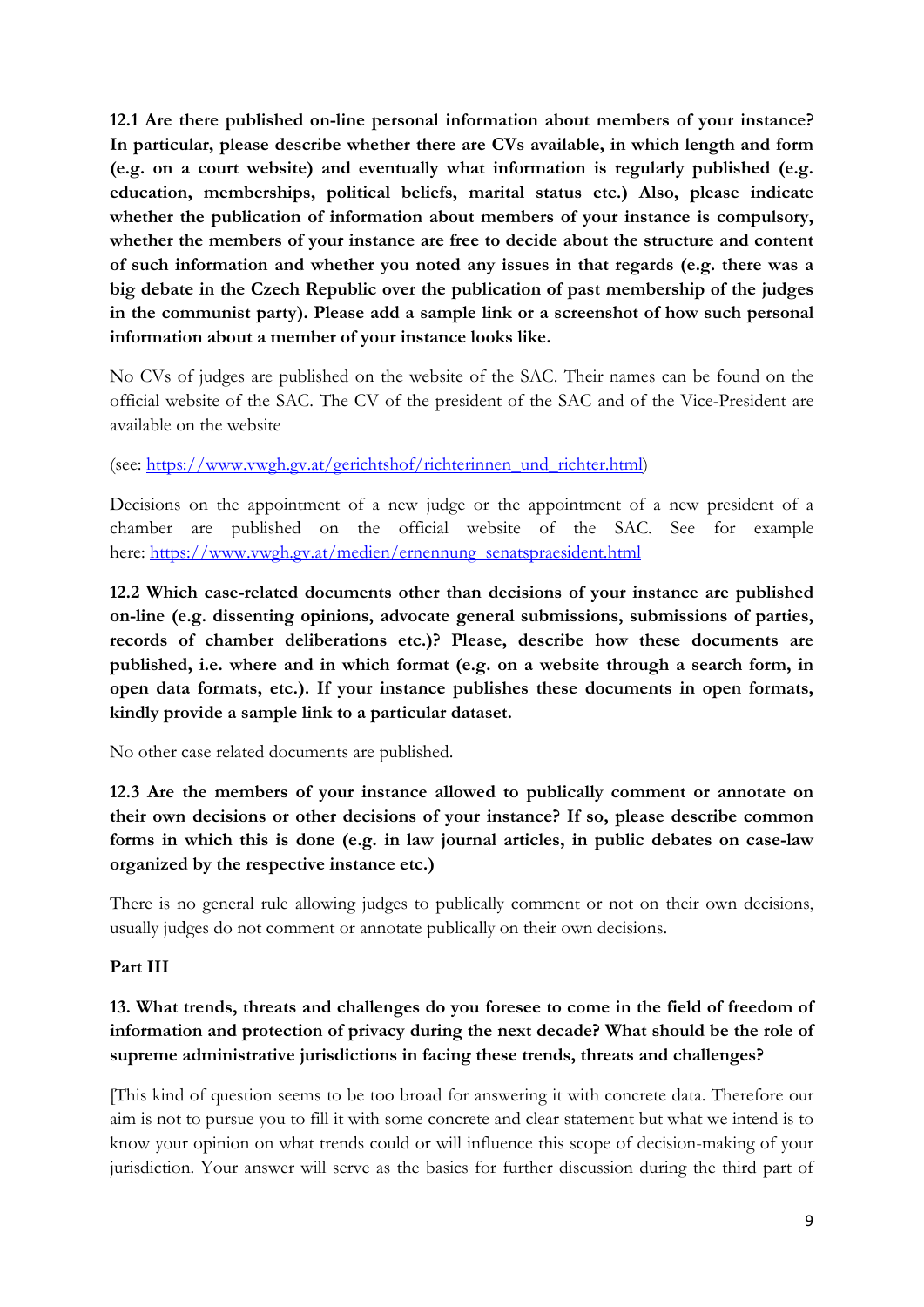the Colloquium and we hope that this "look into the future" will be pleasant and useful ending of the meeting.

We would very appreciate if the presidents of the SACs/Councils of States could provide us with answers to this question.]

In Austria, the prevailing problem of the difficult relationship between Art 20 Para 3 (official confidentiality) and Art 20 Para 4 B-VG (duty to grant access to information) will (probably) be tackled. Since a breach of Art 20 Para 3 B-VG is considered a serious offence, administrative authorities allegedly tend to interpret the broad official confidentiality regulation in favour of refusing to grant the requested information on the grounds of official secrecy reasons.

A recent government bill aims at improving the information rights in Austria and at implementing a more modern legal frame in that matter. Pressured by European Union Law, the fact that 90 other States already have implemented Transparency and Information Acts and last but not least also by the public opinion in general, the government has stated in the notes to the mentioned bill, that a legal framework such as expressed by Art 20 Para 3 and 4 B-VG is no longer compatible with the needs and challenges of our time.

Therefore, those provisions are planned to be set aside and replaced by provisions declaring the obligation of the whole administration to make all information of general interest public as well as by provisions that strengthen the right to free access to information for everyone.

The wording of this draft reads as follows:

*"Art 22a. (1) The authorities of the legislature, all executive officers entrusted with federal and provinces administrative duties, the courts of justice, the Court of Audit, the provincial courts of Audit, the administrative courts, the SAC, the Constitutional Court, the Ombudsman and the institutions entrusted with similar duties as the Ombudsman in the provinces shall publish all information of general interest in such manner, that they are accessible to everyone insofar as this does not conflict with a legal obligation to maintain confidentiality as provided by Para 2.*

*(2) Everyone has the right to be granted access to information by the authorities of the legislature, all executive officers entrusted with federal and provinces administrative duties, the Court of Audit, the provincial courts of Audit, the Ombudsman and the institutions entrusted with similar duties as the Ombudsman in the provinces, unless it is necessary that the information has to be kept confidential in the interest of compelling external relations and integration reasons, in the interest of national security, of comprehensive national defence or the maintenance of public peace, order and security, for the preparation of a ruling, in the economic or financial interest of a public law corporate body or any other self-administrating body, or in the preponderant and justified interest of others or, insofar as it is explicitly ordered by law, for the safeguarding of equally important general interests; professional associations are obliged to supply information only to their members.*

*(3) Everyone has the right to be granted access to information by undertakings subject to the control of the Court of Audit or the provincial courts of Audit, insofar as this does not conflict with a legal obligation to maintain confidentiality in analogous application of Para 2 or insofar as it is not necessary to maintain confidentiality in order to avoid jeopardising the competitiveness of the undertakings or if the law does not provide otherwise, as long as there is a comparable access to information given.*

*…"*